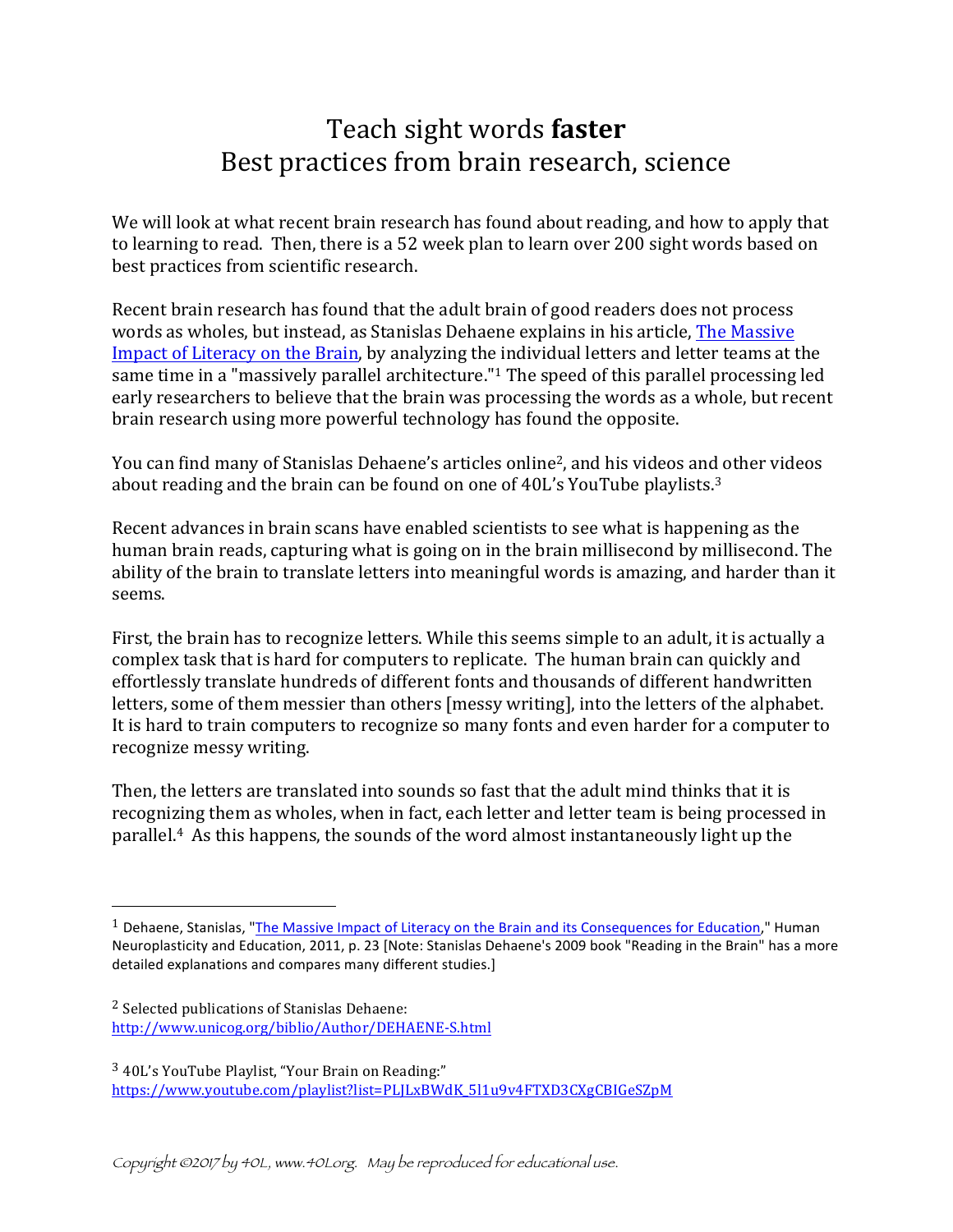meaning areas of the brain. For a more technical explanation of this amazing process, read Dehaene's "Reading in the Brain."

In Language at the Speed of Sight, cognitive neuroscientist Mark Seidenberg states,

There is a profound disconnection between the science of reading and educational practice. Very little of what we've learned about reading as scientists has had any impact on what happens in the schools because the cultures of science and education are so different.

The gulf between science and education has been harmful. A look at the science reveals that the methods commonly used to teach children are inconsistent with basic facts about human cognition and development and so make learning to read more difficult than it should be. They inadvertently place many children at risk for reading failure. They discriminate against poorer children.<sup>5</sup>

You can find more information on Mark Seidenberg's website<sup>6</sup> and in his book.

For more about how and why this disconnect between science and education harms poor and minority students, watch 40L's YouTube video "Closing the Reading Gap."7 My 23 years as a volunteer literacy tutor have taught me just how important a good phonics base is for everyone, but especially for my disadvantaged students.

The generally recommended number of sight words that teachers suggest a young student can learn by sight is 2 words per week. With phonics, you first need to spend a few weeks learning the letter sounds and then a few more weeks learning to blend these sounds together to make words. We'll compare how much you can learn at the rate of a few sounds or word per week, comparing teaching the most commonly taught sight words as wholes by sight verses teaching them with phonics.

<u> 1989 - Andrea San Andrea San Andrea San Andrea San Andrea San Andrea San Andrea San Andrea San Andrea San An</u>

 $4$  From Stanislas Dehaene's book "Reading in the Brain," page 107: "The conversion of a letter into a sound starts only 225 milliseconds after the letter first appears on the retina, and its compatibility with a spoken sound is recognized after about 400 milliseconds."

<sup>&</sup>lt;sup>5</sup> Seidenberg, Mark. Language at the Speed of Sight, Basic Books, 2017, page 9.

 $6$  Mark Seidenberg's website about his book, "Language at the Speed of Sight:" https://seidenbergreading.net/contact/

 $740L's YouTube video "Closing the Gap in Reading;" <https://www.voutube.com/watch?v=zORKu1F5wx0>$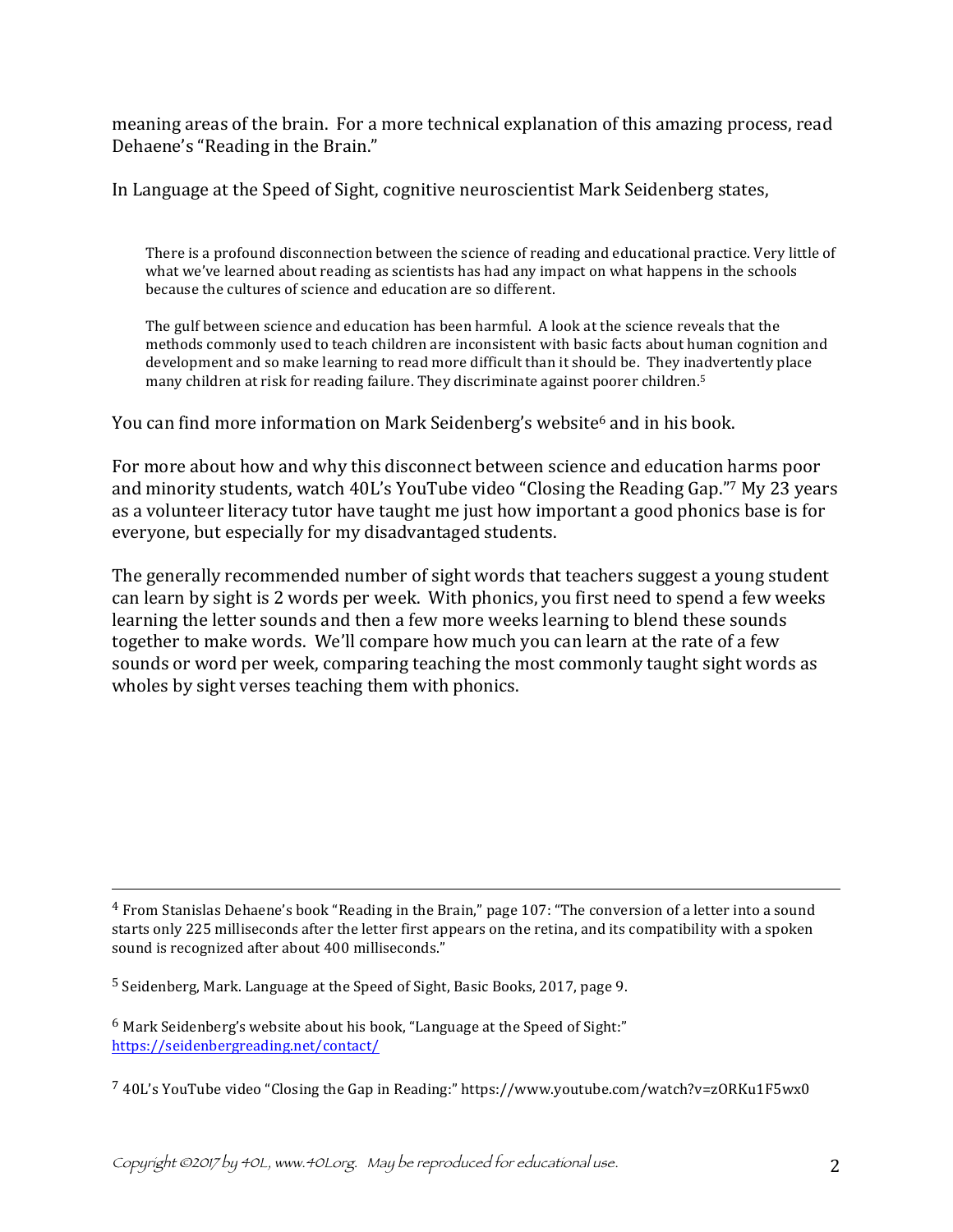

As you can see on this first graph, initially the sight word method looks faster.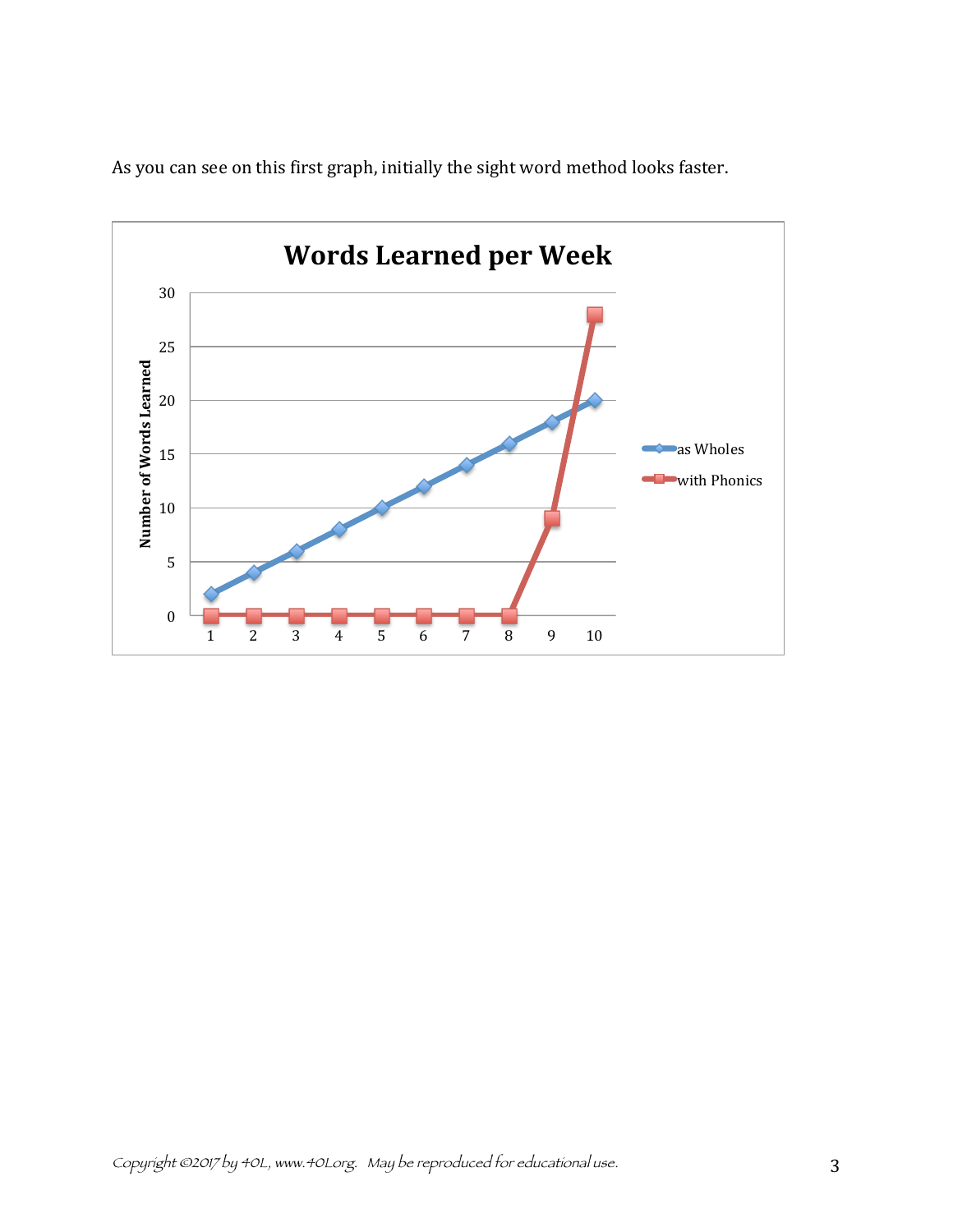But, once you get past the basics of learning the letter sounds how to blend them together, phonics is faster and more efficient. The new reader will initially sound out words slowly and haltingly, but with practice, this process gets faster and faster until eventually they will be able to sound them out so fast that they too will think they are reading them as wholes, but science proves the opposite, that they are being decoded as sounds lightning fast in parallel. It can take a few years of practice to achieve this speed.

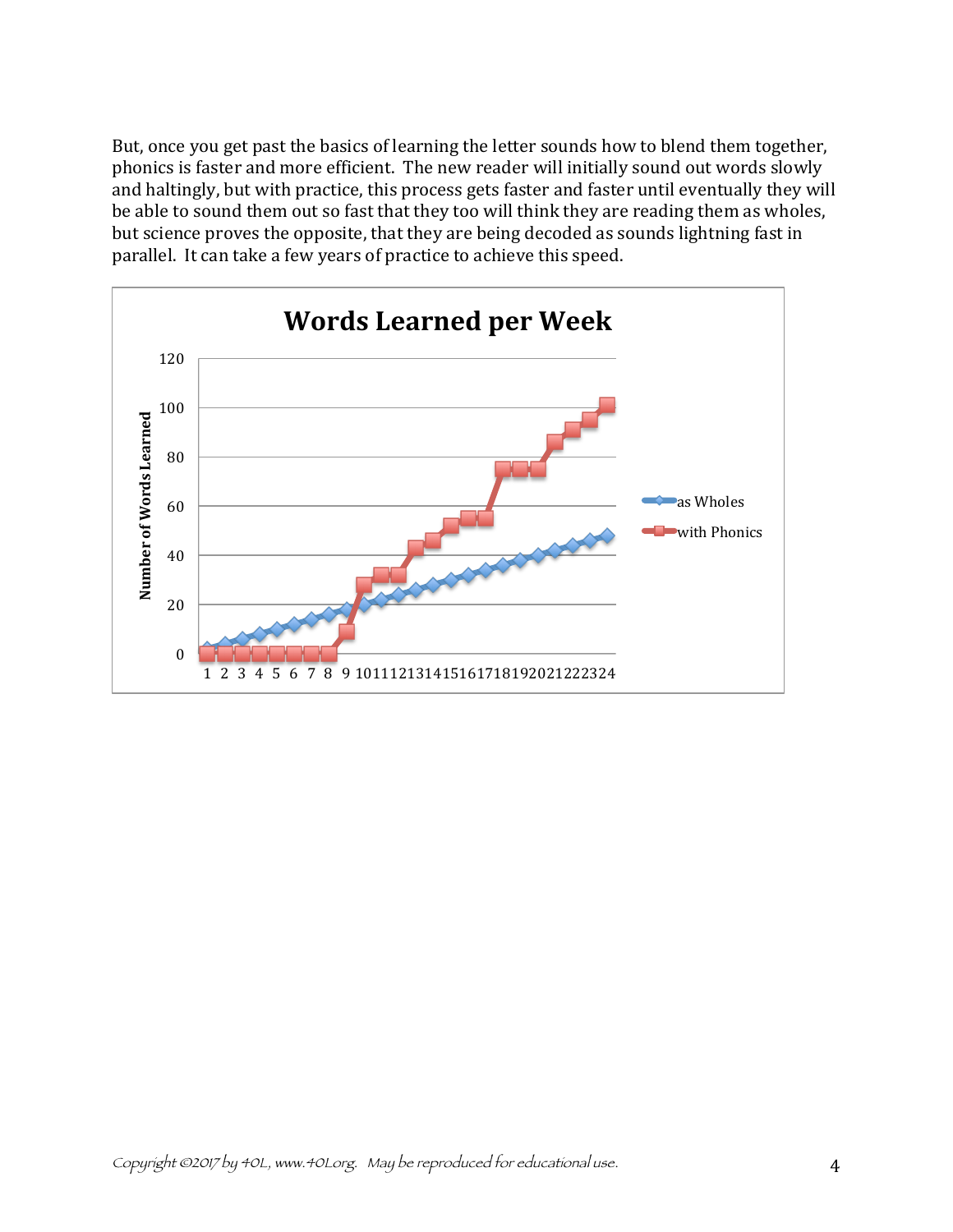

By the end of 52 weeks, phonics nets you twice as many words learned vs. learning them as wholes by sight.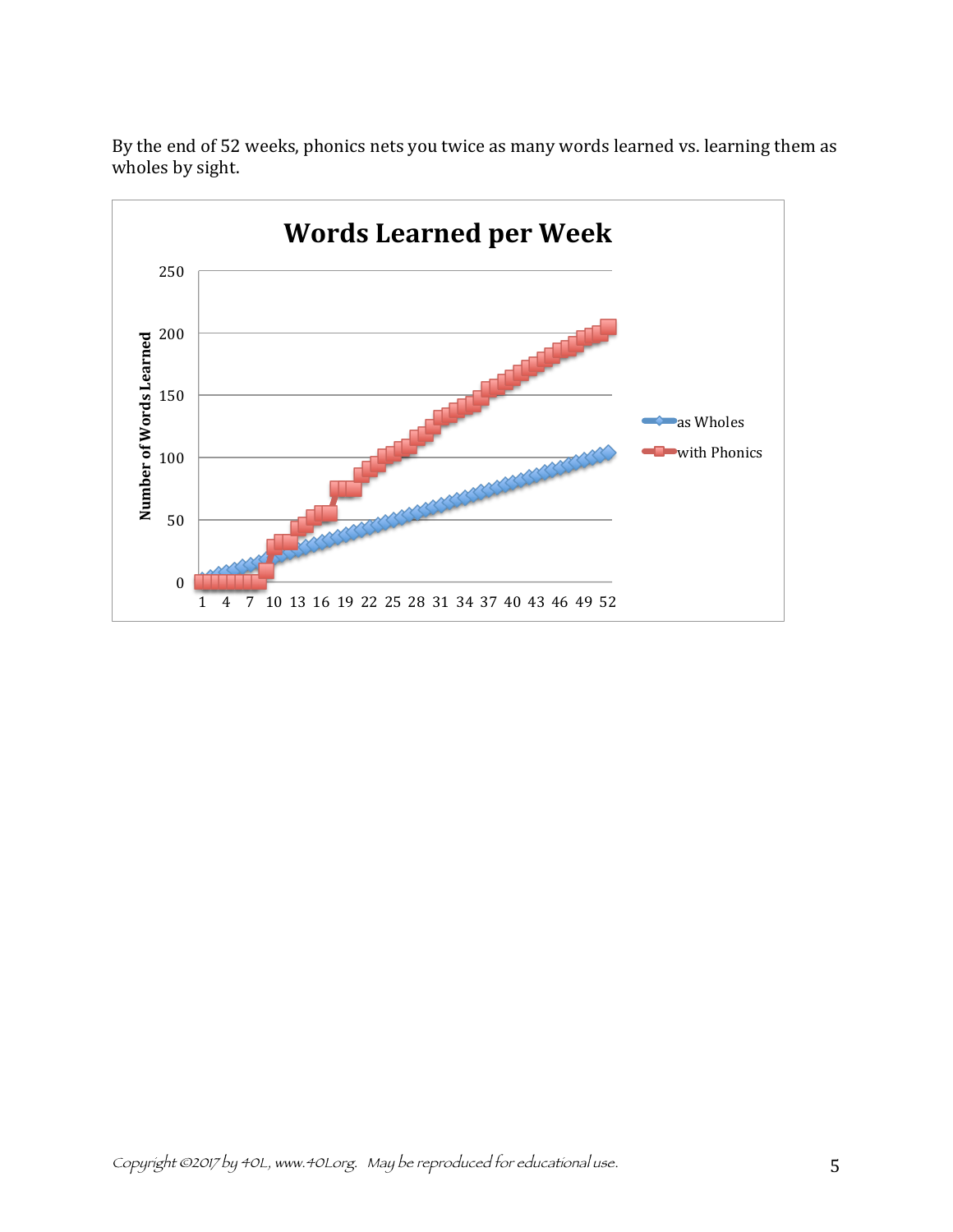Moreover, the benefits of phonics are magnified, phonics is even more powerful. At the end of 16 weeks, you have the ability to sound out 10,000 additional words. At the end of week 20, you add an additional 5,000 words.

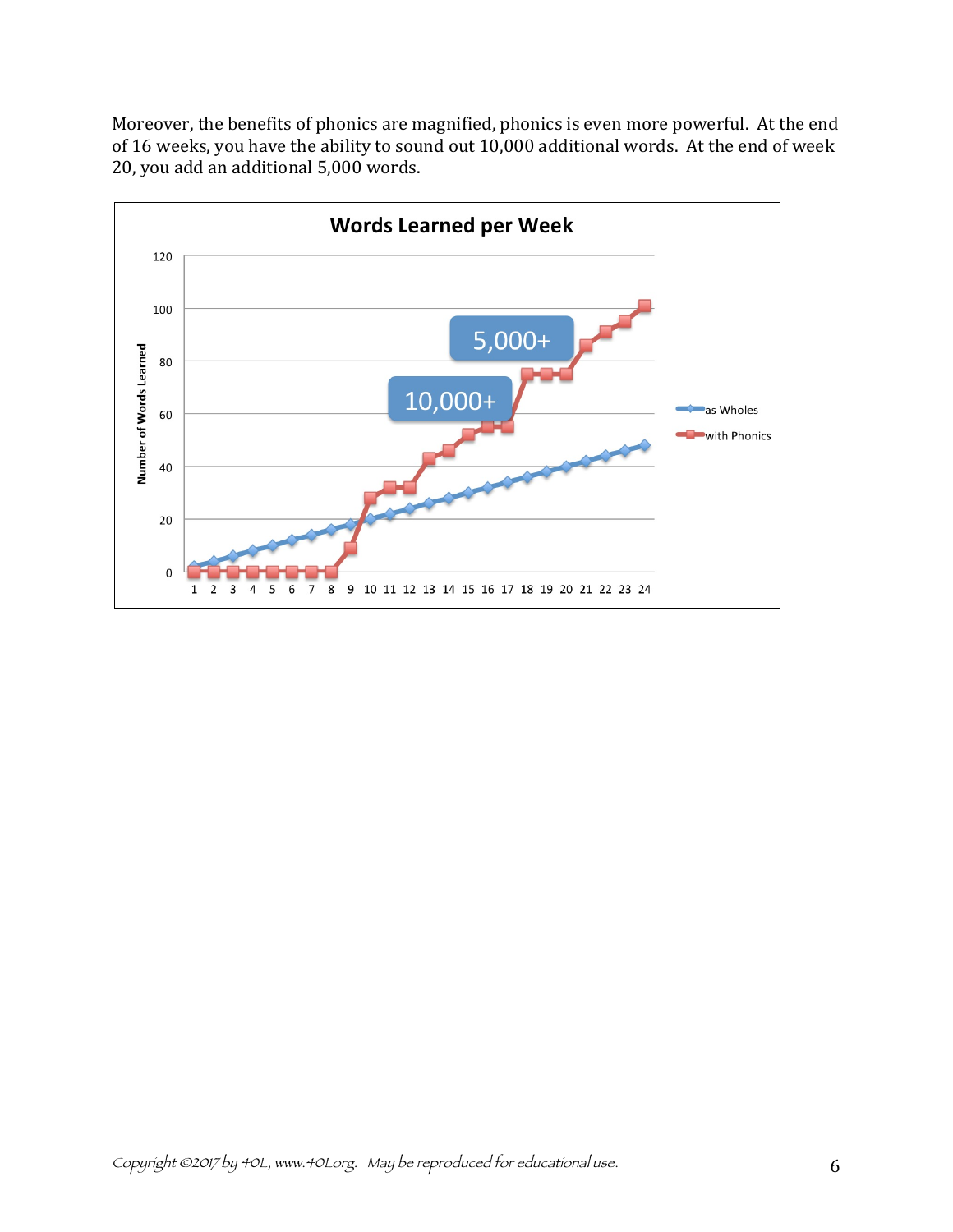By the end of 52 weeks, with phonics, you have the ability to sound out thousands and thousands of additional words. So, your progress is magnified and multiplied.



Learning sight words as wholes can also lead to confusion. When you are learning by shape, words that look alike are easily confused. For instance, look at the following words, a small subset of the easily confused sight words:

### **be-by-buy-big come-came-can they-then-them**

They are easily confused if you are not looking at every letter and sounding them out. Almost all of my remedial students have lingering confusion problems with some sight words, but especially between "they," "then," "than," and "them."

For more about this, see Raymond E. Laurita's article, **Basic Sight Vocabulary - A Help or A** Hindrance?

The problems from guessing often do not show up until a few years later when more complex text is used, another reason sight words are still taught besides the disconnect between education schools and research. All my remedial students have had some degree of guessing problems and difficulty sounding out complex multi-syllable words.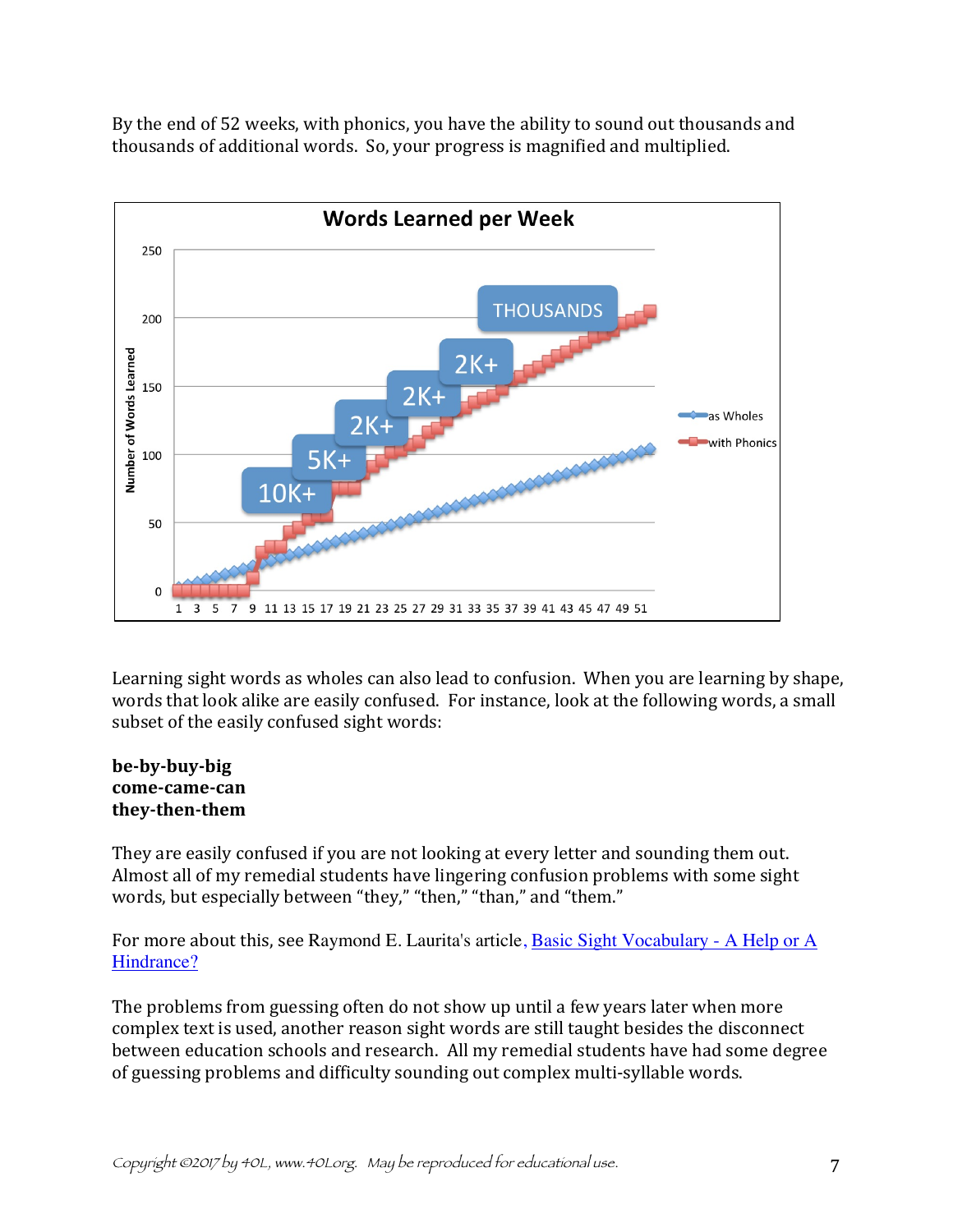You can easily avoid these guessing problems and confusion by teaching the sight words with phonics. About 70% of them are completely regular and need no rules or explanation to teach. All but 5 of the most commonly taught 220 Dolch sight words and 100 Fry Instant words can be easily taught with phonics by teaching a few simple rules and patterns. See the documents and videos linked in footnotes  $9 - 14$  of this document to learn how.

A good phonics program like Phonics Pathways or the free to print Blend Phonics or Word Mastery will also teach most of these sight words with phonics. To make sure you're getting a good sound phonics program without a lot of sight words taught as wholes, use one recommended by 40L, by Don Potter, or by the National Right to Read Foundation.<sup>8</sup>

The fastest, most efficient way to learn the sight words is with phonics. Learning them with phonics will also prevent later confusion and guessing problems. Plus, your brain will thank you.

 

<sup>&</sup>lt;sup>8</sup> 40L's list of good phonics programs: http://www.thephonicspage.org/On%20Reading/phonicsandspelli.html

Don Potter's list of good phonics programs and other phonics information: http://www.donpotter.net/education\_pages/reading-instruction.html

The National Right to Read foundation's list of recommended phonics programs: http://www.nrrf.org/resources/#featured-products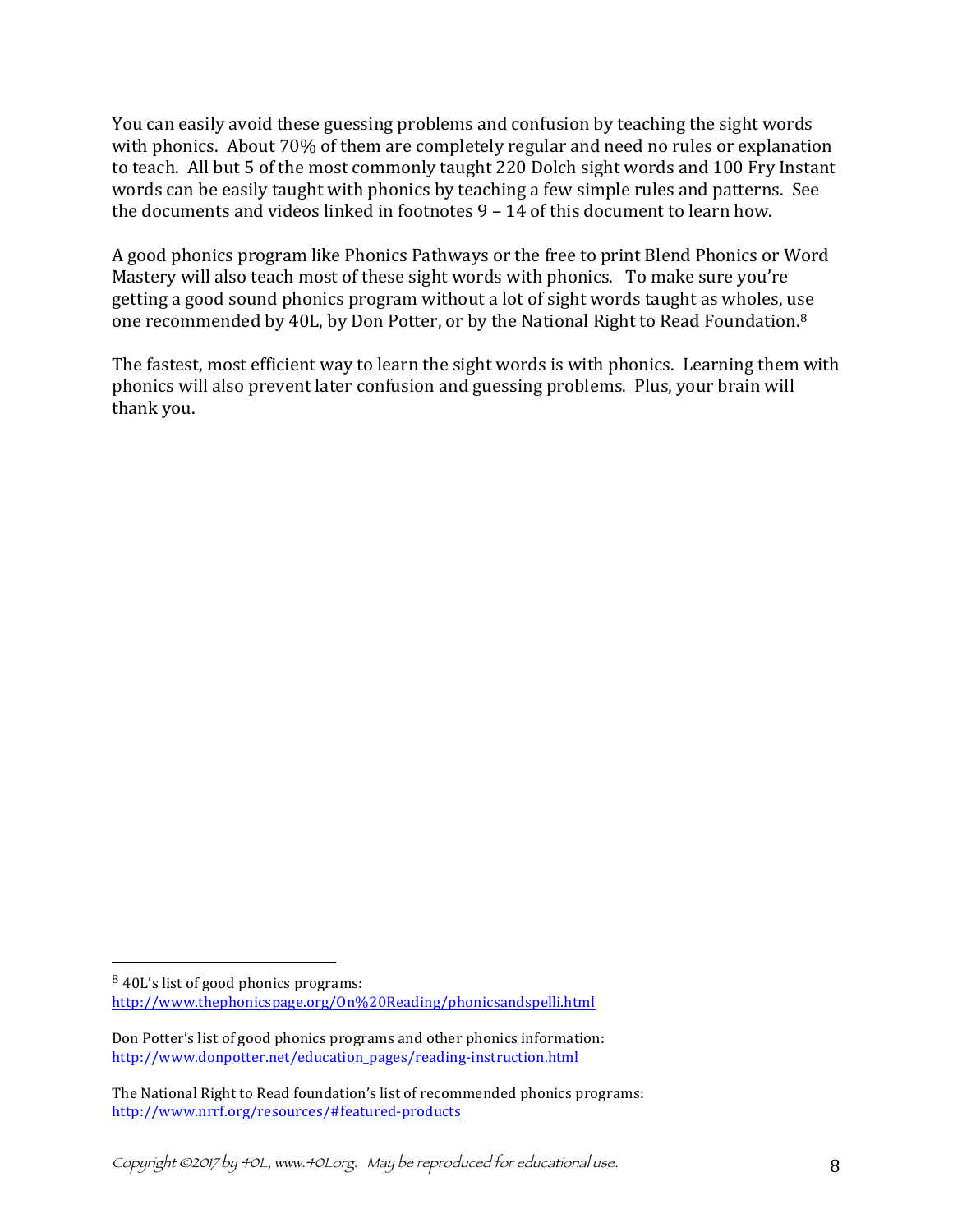# **52 Week Sight Word Teaching Plan**

Week  $1 - 4$ . Teach letter sounds. An easy way to learn the basic letter sounds is to play Leapfrogs DVD "Talking letter factory" daily for a few weeks. You can also use 40L's free to print vowel and consonant charts and cards.<sup>9</sup> Don Potter has a good video showing how to learn the sounds using a Phonovisual chart, a chart similar to 40L's free to print chart.<sup>10</sup>

Week  $4 - 8$ . Work on oral blending, when it is mastered, start on a white board or use  $40L's$ cards or magnetic letters to sound out simple 2 letter words listed for week 9. Watch the videos on 40L's YouTube Pre-Reading Skills Playlist for oral blending ideas and fun ways to teach blending.<sup>11</sup>  $40L's$  Blending Page has more blending ideas.<sup>12</sup>

Week 9. Learn to blend and read the following 2 letter words. They are all short because they end in a consonant. You can watch 40L's video "Know Sight Words #1 - Short Vowels" to help teach these sounds.<sup>13</sup>

**an, am, at in, it, if on up, us**

Week 10. Teach these 3 letter short yowel words, 19 additional words. They are all short because they end in a consonant.

**had, can, ran yes, get, let, red, ten big, did, him, sit, six got, hot, not** run, cut, but

 

 $11$  40L's Pre-Reading Skills YouTube playlist: https://www.youtube.com/playlist?list=PLJLxBWdK\_5l3aBN-qowg2u8BdGYM64pTi

 $12$  40L's Blending Page:

http://www.thephonicspage.org/On%20Reading/blendingwords.html

<sup>13</sup> 40L's YouTube video Know Sight Words #1 - Short Vowels: https://www.youtube.com/watch?v=Eed\_ elWl6k&t=6s&index=5&list=PLJLxBWdK\_5l2AdSYtPS1d426P8rIv66eT

 $9$  40L's vowel and consonant charts are free to print: http://www.thephonicspage.org/On%20Reading/Resources/40LChartsCombined.pdf

 $10$  Don Potter's Phonovisual Chart for Kids YouTube video: https://www.youtube.com/watch?v=OBdyTR-dqxw&feature=youtu.be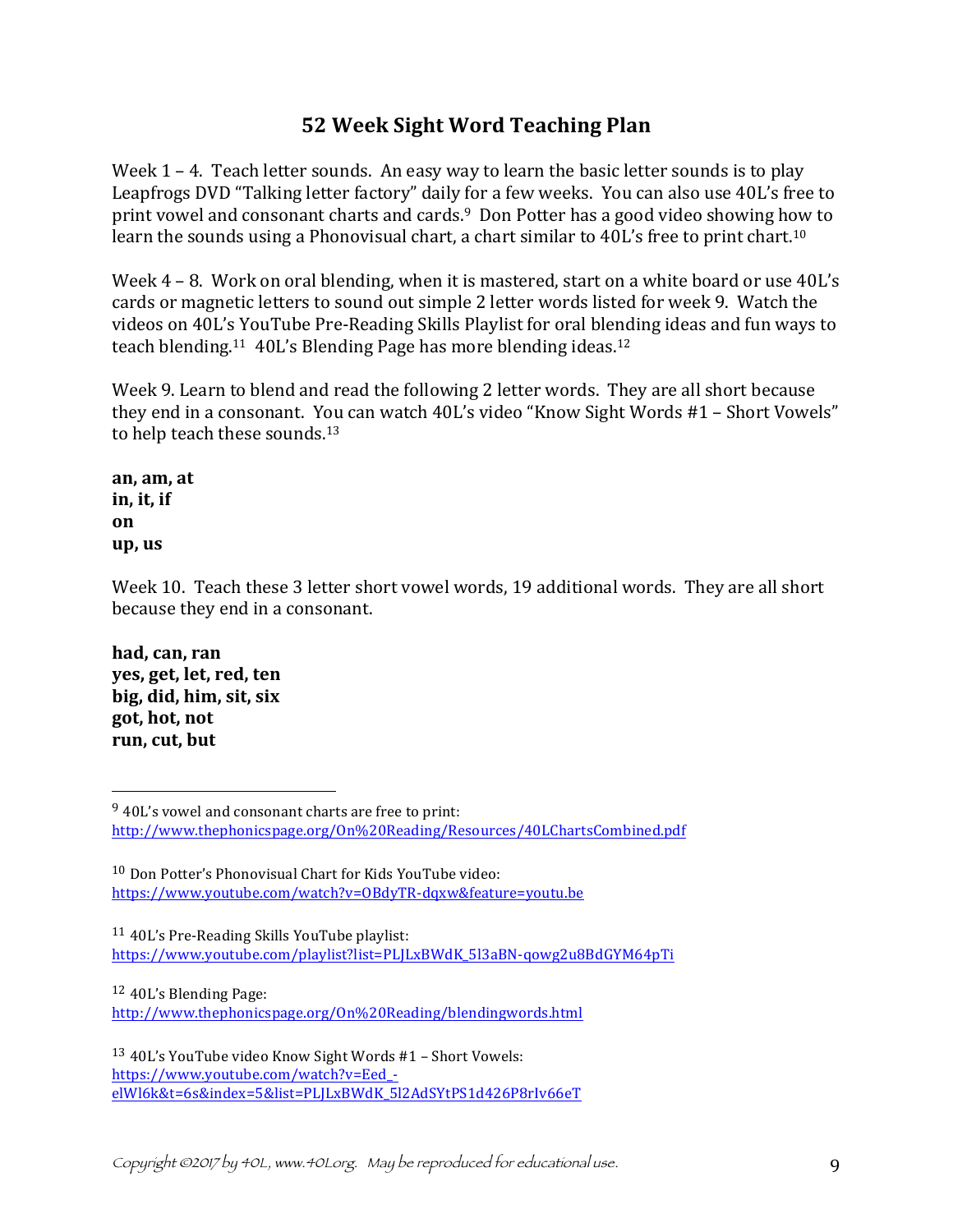Week 11. Double consonant **ff** has the same sound as a single **f**. Review all short yowel words. 

# **off**

Week  $12 - 13$ . Consonants will blend together, see  $40L$ 's blending page (link in footnote 12) for explanations of how sounds combine when they blend.

**and, ask, fast went, best its** stop, long **jump, just, must** 

Week 14. This week you will teach **sh** and ending **ck** as **k**. See 40L's Sight word page, 40L's "Sight Words by Sound" document and 40L's Know Sight words YouTube series for help teaching these sounds.<sup>14</sup> (These links also cover how to teach the remaining sounds for weeks  $15 - 52$ .) You can also use any good beginning phonics program such as Don Potter's free to print Blend Phonics or the inexpensive "Phonics Pathways" by Delores Hiskes to learn how to teach using phonics and incorporate additional words in your lessons.

## **black, pick wish**

Week 15. Teach the sounds of **th** and **wh**.

**that, than then, them this when**

Week 16. Teach **ch** and ending **th**.

 

# **much, which, with**

40L's sight word YouTube videos, including the "Know Sight Words" series: https://www.youtube.com/playlist?list=PLJLxBWdK\_5l2AdSYtPS1d426P8rIv66eT

Don Potter's free to print Blend Phonics: http://www.donpotter.net/education\_pages/blend\_phonics.html

 $1440$ L's Sight Word page: http://www.thephonicspage.org/On%20Reading/sightwords.html

<sup>40</sup>L's "Sight Words by Sound," free to print: http://www.thephonicspage.org/On%20Reading/Resources/Sight%20Words%20by%20Sound1.pdf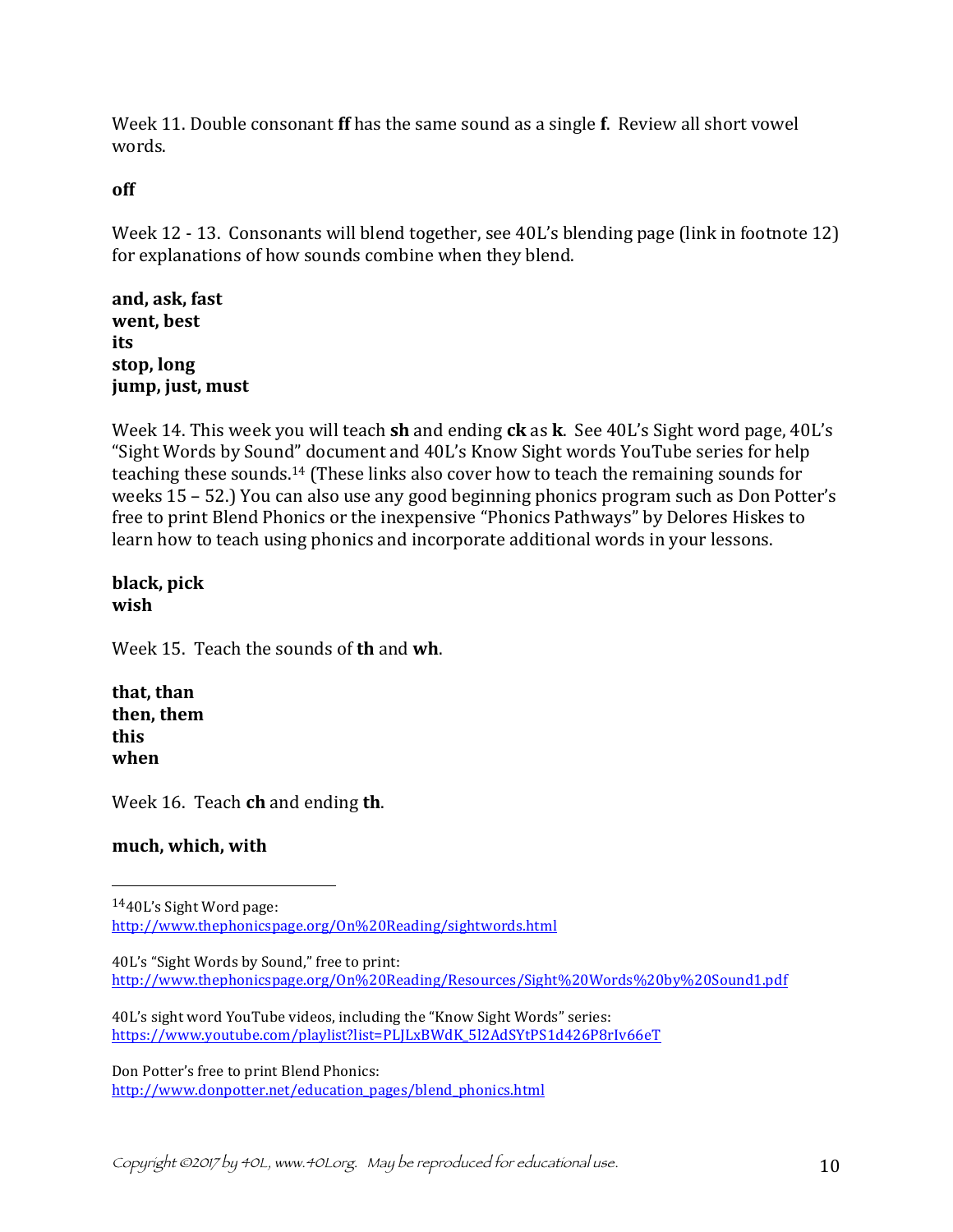Weeks  $17 - 18$ . Words and syllables ending in a vowel are long and the vowel will say its name. Also teach **sh**, **th**, and ending **y** as **I** in short words. (When y is a vowel, it usually acts as an I except when it is in an unaccented syllable at the end of a word. Rules for when the word "the" schwas should be taught later and are explained in the Sight Words by Sound document.)

**a be, he, me, she, we, the I go, so, no my, try, why, by, fly** 

Weeks 19 – 21. Silent **e** words. You may have to compare and contrast and underline the e and the vowel, for example, mat vs. mate, cap vs. cape, pet vs. Pete, hop vs. hope, etc. At the beginning of work on silent e words, there can be a confusion between these and the short vowel words, you will need to review short vowel words and compare and contrast the two. I would personally also teach long o, e, and u silent e words, adding a few such as hope, note, Pete, cute, and cube. (See sight words by sound document for how to teach long **u**, it can either be yoo or oo.)

# **ate, came, made, make, take, gave five, like, ride, time, white**

Week 22. The letter team ee is highly regular and is usually very easy to teach.

# **see, green, keep, sleep three**

Week 23. The letter team **ea** as its primary sound of long **e.** 

**eat, clean, each, read\*** (read can also be short e depending on context)

Week 24. The letter teams ay and ey as long a. Personally, I would also teach ai and ei as in mail and vein and add a few extra words.

# say, may, day, way, play **they**

Week 25. The letter team **igh**. This is not a silent gh but a letter team working together to keep the I long.

# **light, right**

Week 26. The letter team **ow** as long **o**.

# **grow, show, own, yellow**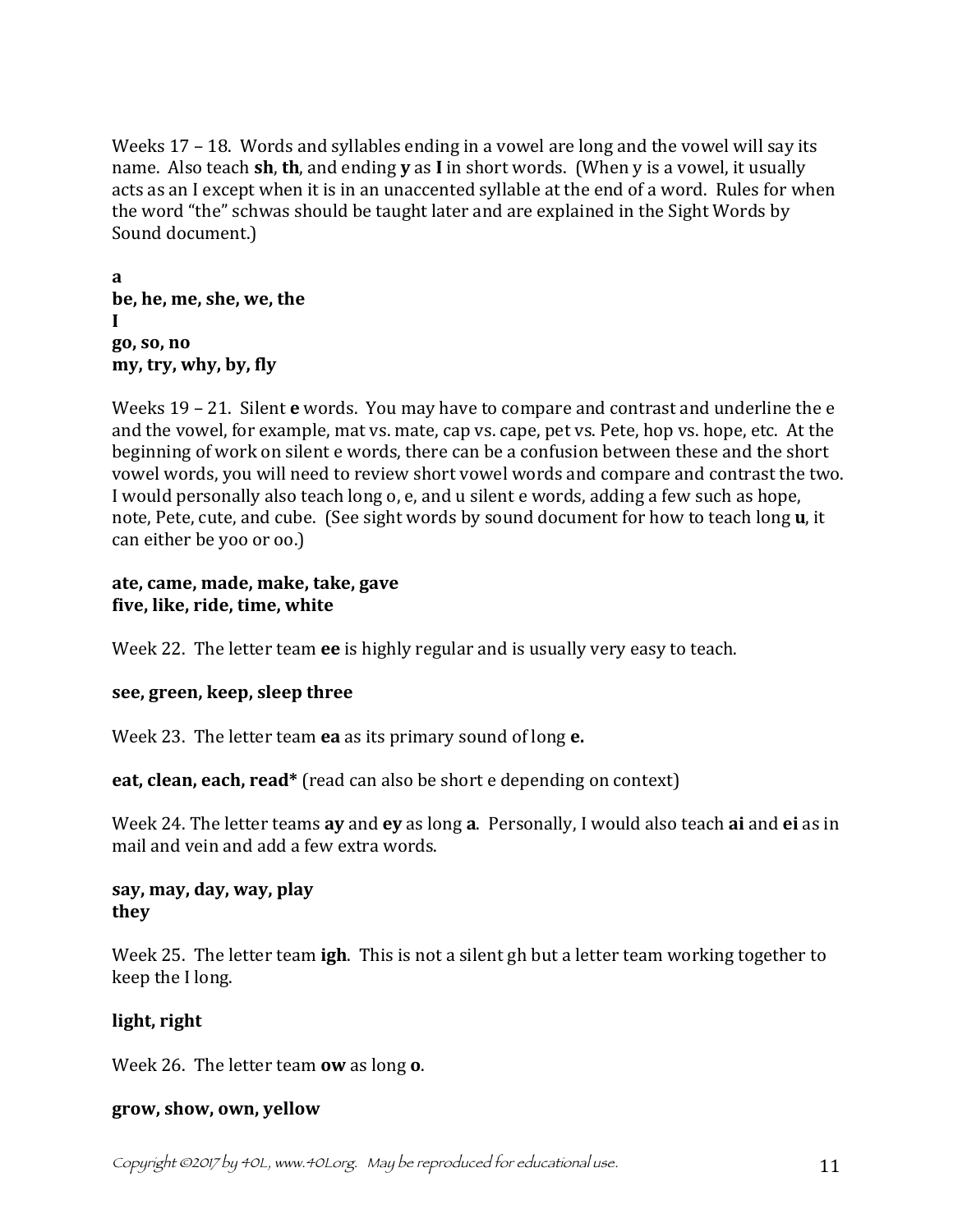Week 27. The letter teams **ue** and **ew** as long **u**. I would personally add in a few words such as few, new, and glue. You can also teach **ui** as long **u** as in fruit.

### **blue, new**

Week 28. These are l controlled vowels.

all, call, fall, small tell, well, help

Week 29. More Lcontrolled vowels.

**will** full, pull

Week 30. The sound of n in **ng** and **nk**. (Different from the normal sound of n.)

**sing, bring, going drink, think thank**

Week 31. The letter teams **ou** and **ow** as "**ou**."

### out, found, round how, now, down, brown

Week 32. The letter team **aw**. You could also teach "**au**" as in autumn and faun.

**saw, draw**

Week 33. Long and short **oo**.

**good, look too, soon**

Week 34. These are r controlled vowels.

**far, start, part or, for**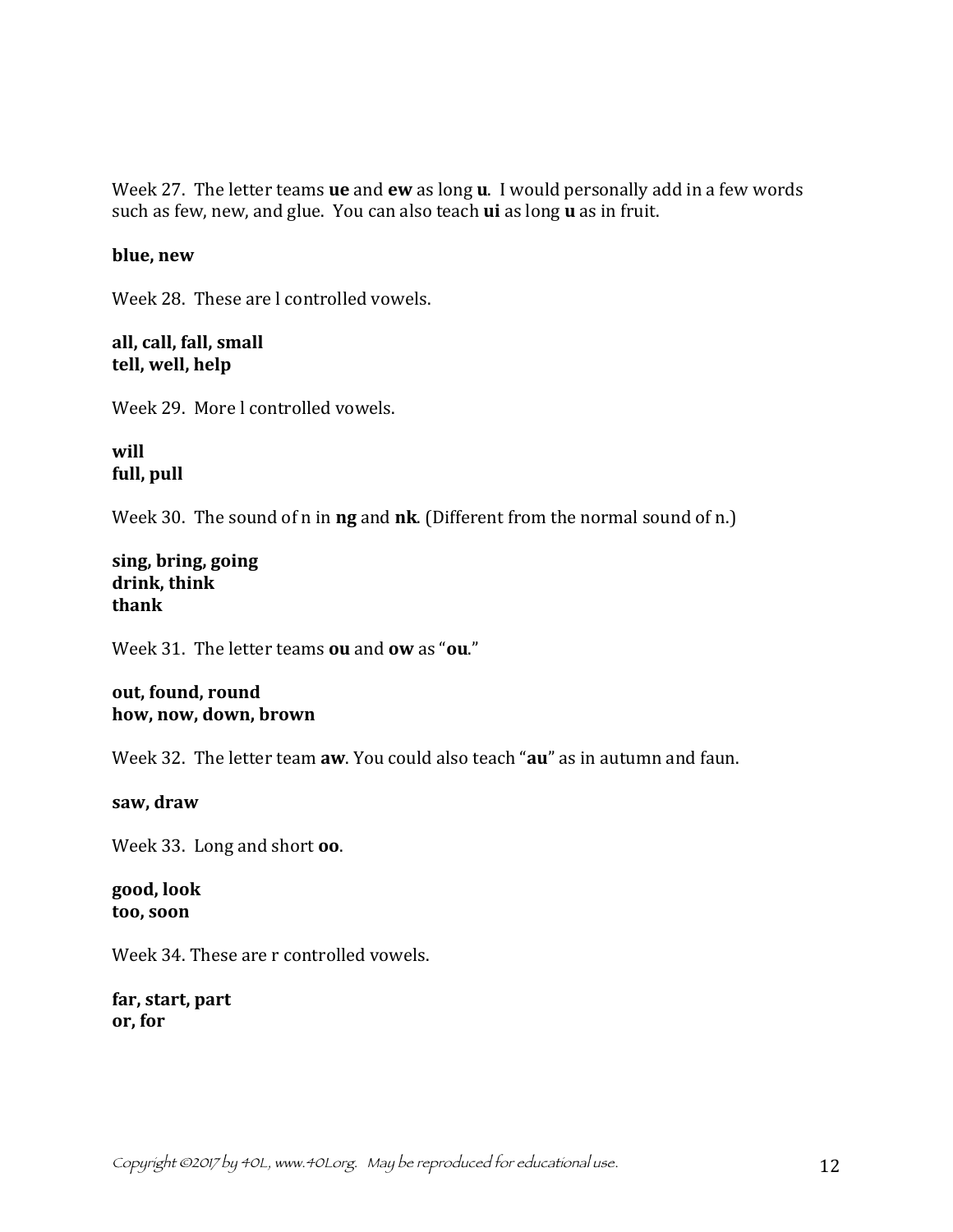Week 35. More r controlled vowels (Divide between two consonants, syllables ending in a consonant are short. If these two syllable words are too difficult, add dashes as in af-ter and bet-ter or save until the student is older.)

**first her hurt** after, better, under

Week 36. More r controlled vowels

**our here**

Week 37. These have w control.

# **want, wash, walk**

Week 38. More w control. I would personally add a few more of each type such as warp and world.

#### **warm work**

Week 39. Schwa, unaccented syllables often schwa, especially beginning unaccented a.

# again, about, around, away.

Week 40. Schwa, see 40L's Sight Words by Sound document for explanation.

# come, some, done, from

Week 41. Schwa.

# **what other**

Week 42. These have s as z, "does" also has a schwa. This is because s and z are consonant pairs.

**as, has is, his does**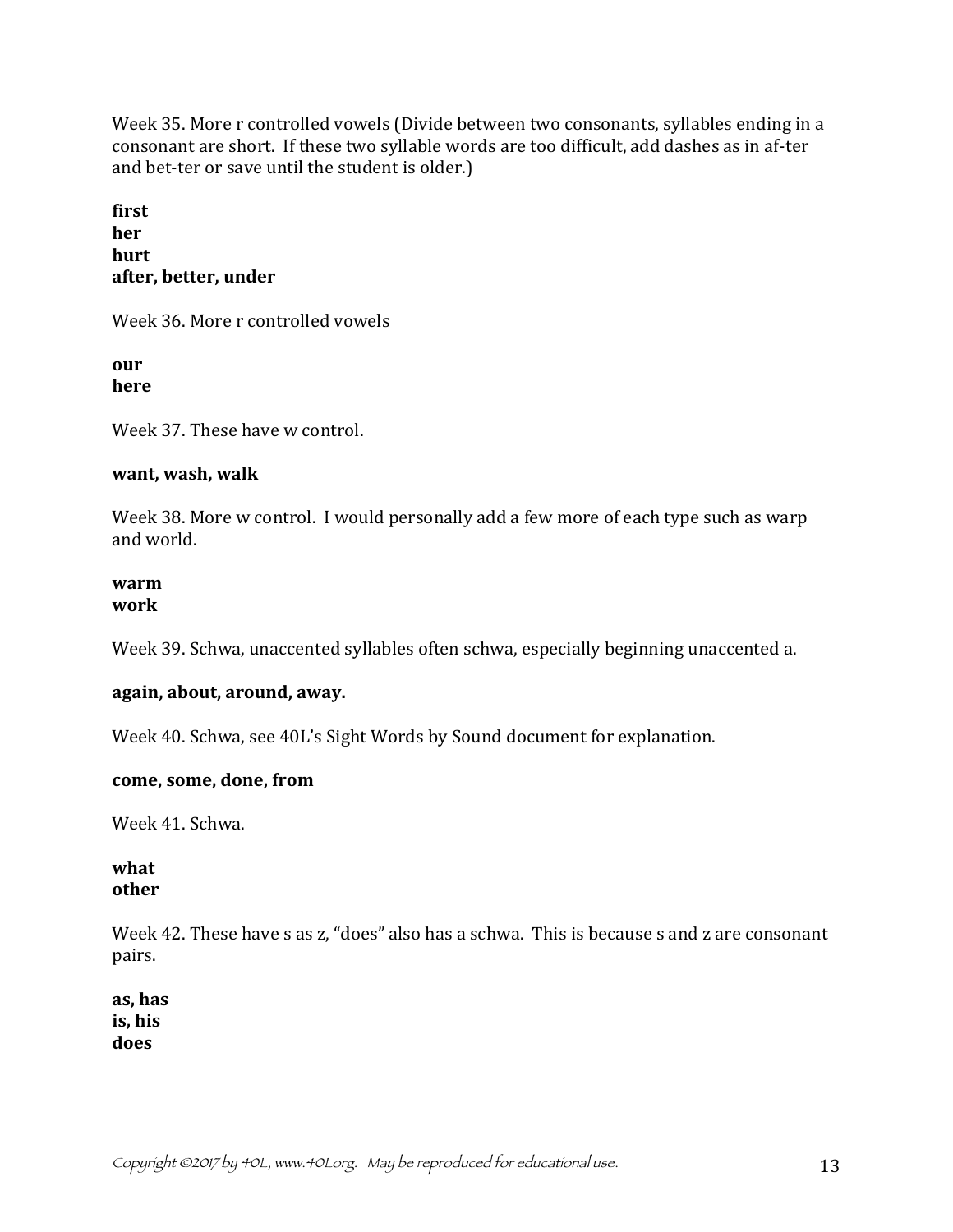Week 43. More s as z, was and of schwa and have their consonant pair substation (The letters f and v are also consonant pairs, this is why "of" is pronounced "uv" and why leaf changes to leaves.)

**hers was of**

Week 44. More  $s$  as  $z$  in ending  $-s$ e.

**please, these those use**

Week 45. A bit tricky, already learned patterns.

## **always goes**

Week 46. Ending v. (Live can be either short or long depending on context.)

# **have give, live\***

Week 47. Vowel changes, o as oo. (Into divides between two consonants.)

### **to, do into**

Week 48. Vowel changes.

### **because been**

Week 49. Vowel changes.

### **could pretty**

Week 50. Vowel changes.

**put said shall you**